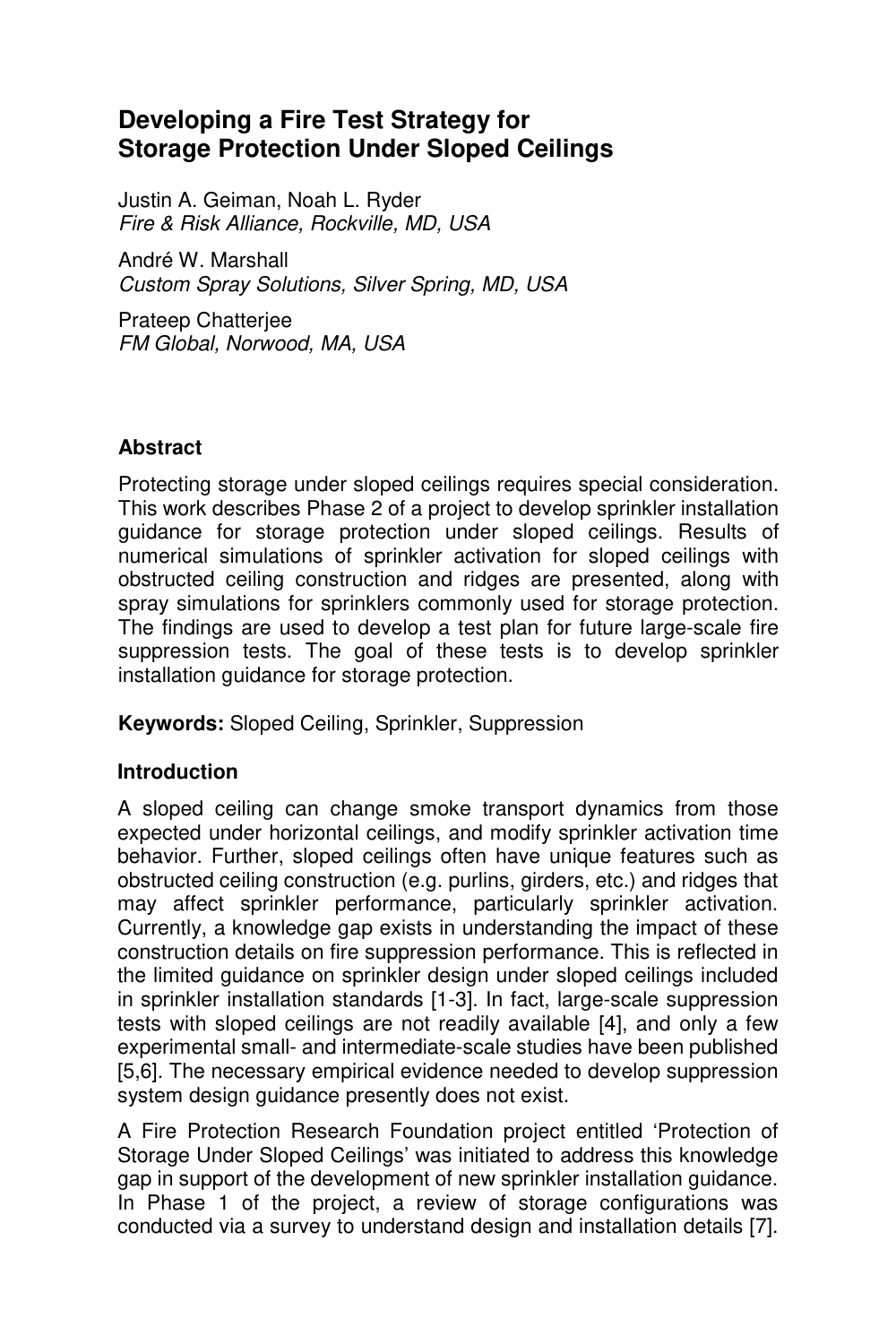Numerical simulations of the effects of ceiling slope on suppression performance were also performed in Phase 1 using the computational fluid dynamics (CFD) code FireFOAM [8]. The modeling examined sprinkler activation times for smooth ceilings inclined up to 33.7° (a slope of 8 in 12). The spray simulations examined the effects of ceiling slope and deflector orientation on sprays from a pendent K200  $\text{lpm}/\text{bar}^{0.5}$  $(K14.0 gpm/psi^{0.5})$  sprinkler.

In Phase 1, a range of factors for storage protection were identified. Five of these factors were selected for parametric exploration in Phase 2: (1) Ceiling Slope, (2) Ceiling Construction Details, (3) Sprinkler Spray Pattern, (4) Sprinkler Orientation, and (5) Sprinkler Stand-Off Distance. A full factorial exploration of these five factors would be vast; being neither feasible for large-scale fire testing nor for numerical simulations.

Instead, the approach taken in Phase 2 [9] was to define a baseline set of parameters to serve as a basis of comparison for parametric variations using FireFOAM simulations, with the goal of identifying suitable fullscale fire test configurations. Highlights from the Phase 2 numerical simulations are presented in support of large-scale fire test recommendations. Example simulation configurations are provided in Fig. 1.



Fig. 1. FireFOAM simulations of ceiling interactions for an inclined ceiling (a) with purlins and girders; and (b) with a ridge [9].

### **Approach**

In the Phase 2 effort [9], the baseline case for FireFOAM numerical modeling used a smooth, full-slope, unobstructed ceiling construction (i.e. no ridges, purlins, or girders) with a slope of 18.4° (4 in 12). The baseline commodity configuration included a 2 x 2 x 3-tier FM Global Cartoned Unexpanded Plastic (CUP) commodity with a 3.05 m (10 ft) clearance between the top of the commodity and the ceiling. The baseline sprinkler was a pendant, K200  $\mu$ m/bar<sup>0.5</sup> (K14.2 gpm/psi<sup>0.5</sup>) storage sprinkler operating at 3.5 bar (50 psi). The baseline sprinkler sensitivity was a quick-response, ordinary temperature (74 °C (165 °F)) sprinkler providing a lower bound for sprinkler activation time.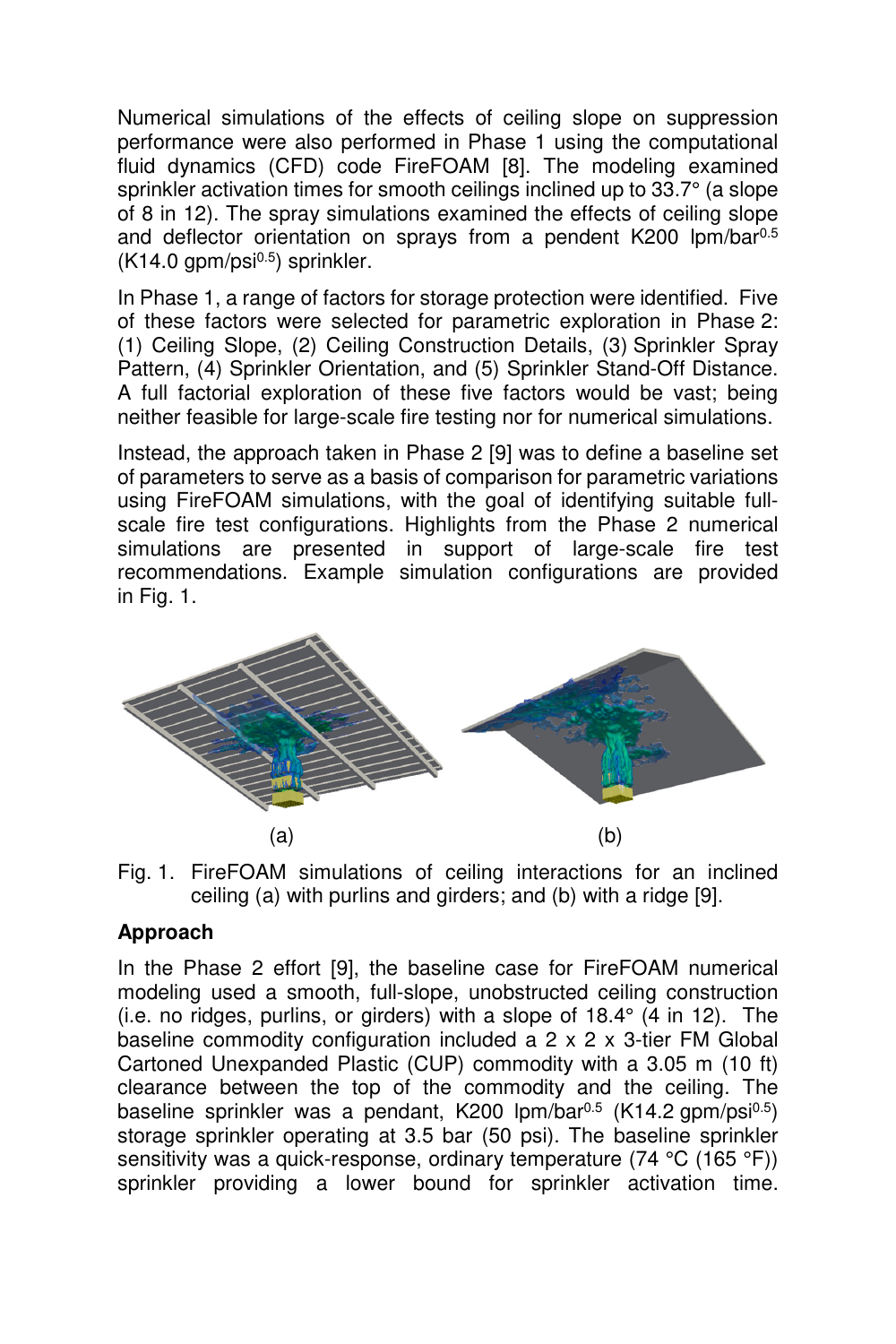The sprinkler deflector was in the parallel-to-floor orientation in the baseline case, at a distance of 0.3 m (13 in.) from the ceiling.

The numerical simulations evaluated the sprinkler activation times and sprinkler spray fluxes for the following installation details: (1) ceiling slope, (2) structural characteristics such as ridges, purlins, and girders, (3) sprinkler type, and (4) deflector parallel-to-floor and parallel-to-ceiling configurations. The effect of standoff distance on the sprinkler spray was examined in a series of laboratory tests. Results from these tests will be reported separately.

Simulations of sprinkler activation were performed using ceiling jets resulting from a growing fire on a 3-tier high rack-storage array of FM Global Cartoned Unexpanded Plastic (CUP) commodity. Ceiling clearances of 3.05 m (10 ft) and 6.1 m (20 ft) were considered, with ceiling inclinations between 0° and 18.4°. Obstructed ceiling construction in the form of purlins and girders were included in the simulations, with purlin depths of 0.1-0.6 m (4-24 in.) and a girder depth of 0.6 m (24 in.). Purlins and girders were separated by distances of 1.5 m (5 ft) and 7.6 m (25 ft), respectively. An example of obstructed ceiling construction is shown in Fig. 1(a).

Sprinkler activation simulations were also conducted with a ceiling containing a symmetrical ridge. The distance between the center of the commodity and the ridge was either 6.1 or 12.2 m (20 or 40 ft), measured along the slope of the ceiling. These distances were chosen to provide different levels of remoteness between the commodity and the ridge, and were based on two to four times the linear sprinkler spacing of 3.05 m (10 ft).

Numerical simulations also examined the effect of ceiling slope and deflector orientation on water distribution above the rack-storage array for sprays originating from upright K160  $\mu$ m/bar<sup>0.5</sup> (K11.2 gpm/psi<sup>0.5</sup>) and pendent K240 lpm/bar<sup>0.5</sup> (K16.8 gpm/psi<sup>0.5</sup>) sprinklers. The water-flux distribution reaching the top of the rack-storage array was simulated for the ignition location under one sprinkler as well as among four sprinklers.

### **Results**

Results from the Phase 2 numerical simulations [9] are presented to support recommendations for large-scale fire suppression tests. The modeling work was divided into two parts: (1) a sprinkler activation study, and (2) a sprinkler spray investigation.

### Sprinkler Activation

Ceiling inclination causes biased flow towards the elevated side of the ceiling due to buoyancy. However, the presence of purlins, shown in Fig. 1(a), tends to provide confinement of the combustion products.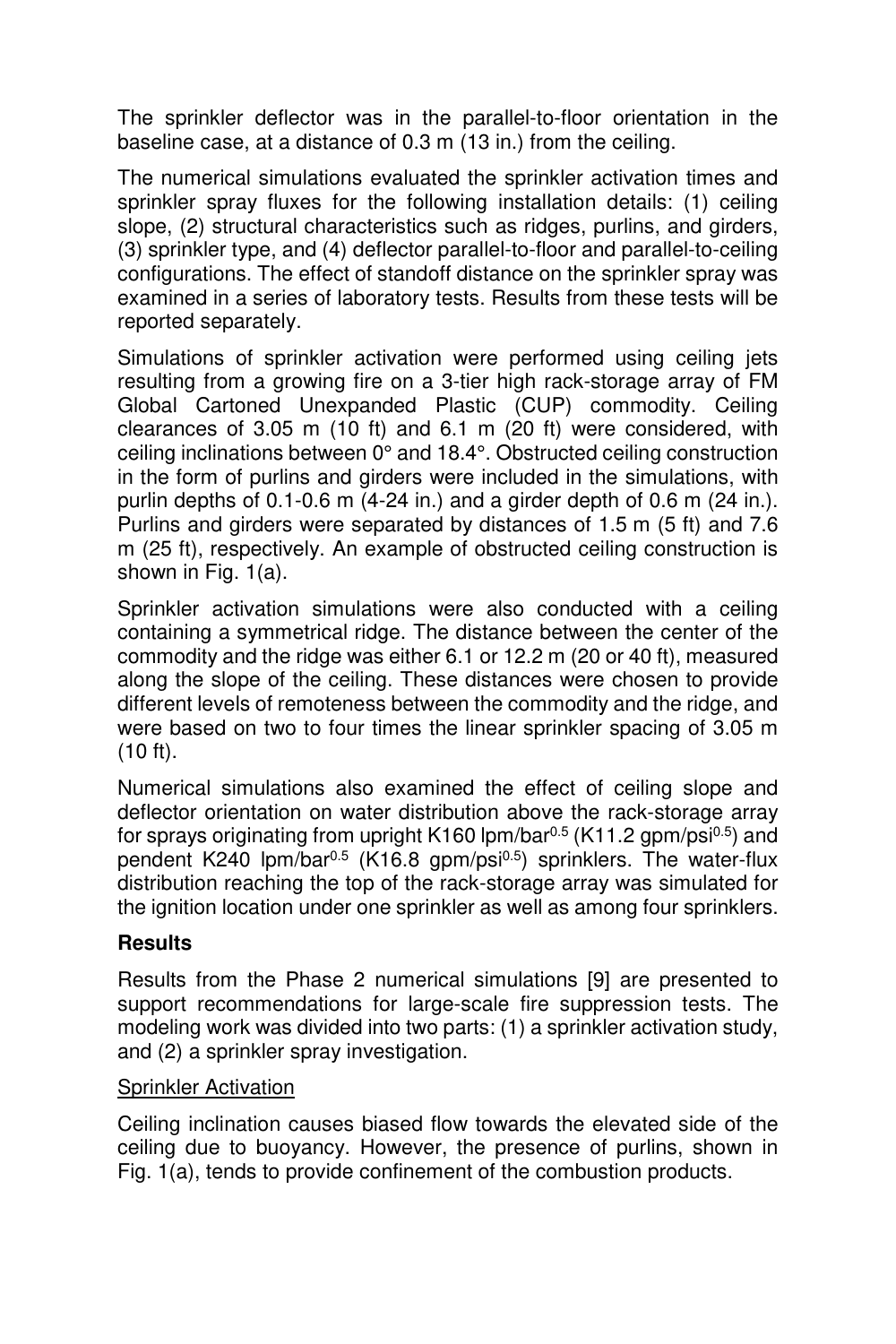Results show that increasing purlin depth for a given ceiling inclination generally causes greater skewness of the activation pattern in the direction of the purlin channels.

For the numerical simulations of sprinkler activation, the four sprinklers immediately adjacent to the fire source were the primary focus of the analysis. The activation times of these sprinklers are expected to be a good indicator of relative fire suppression performance among the configurations considered. For quick-response, ordinary temperature (QR/OT) sprinklers with horizontal ceilings (0°) and purlin depths of up to 0.6 m (24 in.), a marginal increase (maximum 4 s) in the average activation time was observed. For ceilings inclined at 9.5° and purlin depths of up to 0.3 m (12 in.), the average activation times are similar to those for horizontal ceilings for the same purlin depths. Considerable delays in sprinkler activation time, which may adversely impact suppression performance, were observed on the non-elevated side of the 9.5° ceiling with purlin depths of 0.6 m (24 in.). The average activation time of the four sprinklers immediately adjacent to the fire source for a ceiling inclination of 18.4° and purlin depths of up to 0.1 m (4 in.) compares favorably with the smooth ceiling results. For purlin depths of 0.2 m (8 in.) and larger, considerable delays in non-elevated sprinkler activations were observed.

The presence of a ceiling ridge, as shown in Fig. 1(b), did not affect the initial ceiling jet development. However, for a ceiling with a ridge located 6.1 m (20 ft) away, the ceiling jet extended past the ridge, down the slope of the ceiling on the far side of the ridge, and combustion products accumulated at the ridge after 80 s. With the ceiling ridge located farther away, this same behavior was not observed and the ceiling jet developed similar to a smooth ceiling with no ceiling ridge.

The presence of ridges marginally affected the activation times of the four QR/OT sprinklers surrounding the ignition location. Activations near the ridge were also affected with slightly earlier activation times observed on the near side of the ridge, with the ridge located 6.1 m (20 ft) away. The effect of the ceiling ridge on the sprinkler activation patterns was more significant for standard-response/ high-temperature (SR/HT) sprinklers where significantly more SR/HT sprinklers activated near the ridge compared to a ceiling with a ridge located 6.1 m (20 ft) away.

#### Sprinkler Sprays

Sprinkler sprays from upright K160 and pendent K240 sprinklers were simulated in Phase 2 with and without fire plumes present using two configurations: (1) a single sprinkler located above the ignition location, (2) ignition among four sprinklers. For the single sprinkler configuration without a fire plume, a slight decrease in the water flux to the top of the rack-storage array was observed as the ceiling inclination increased from 0° to 18.4° for both the sprinklers considered, and the deflector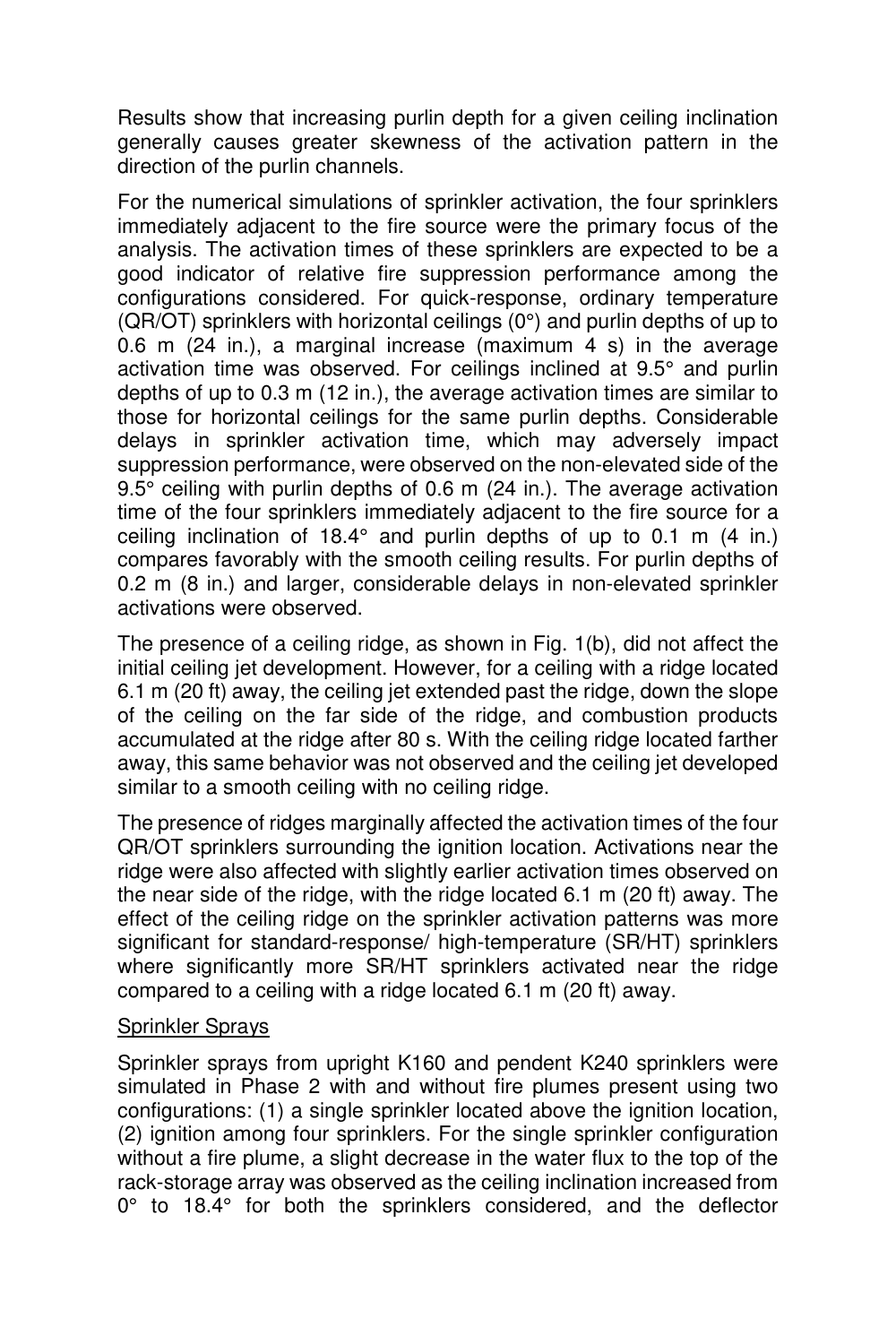orientation was shown to have a negligible effect on the water-flux distribution.

With a 600 kW fire directly under a single sprinkler, the water-flux distribution reduced significantly above the ignition location when the deflector was kept parallel-to-ceiling. For ignition among four sprinklers with a 2.6 MW fire plume, a different behavior was observed for the two sprinklers considered. The spray from the upright K160 sprinkler remained similar, irrespective of the deflector orientation, while there was a small decrease in mass flow rate for the pendent K240 sprinkler with the deflector in the parallel-to-ceiling orientation. Results of the Phase 2 spray simulations confirm the Phase 1 conclusions that the sprinkler deflector parallel-to-floor orientation is preferable for spray delivery.

### **Test Recommendations**

Based on the analysis conducted in Phases 1 and 2, a series of largescale fire suppression tests is proposed to further develop guidance on storage protection under sloped ceilings [10]. The proposed large-scale test configuration considers an 18 m  $\times$  18 m (60 ft  $\times$  60 ft) ceiling at inclination angles up to 18.4° (4 in 12), as shown in Fig. 2. Obstructed ceiling construction in the form of purlins and girders will be considered with purlin depths up to 0.6 m (24 in.), consistent with the Phase 2 simulations.

The fire source for the tests is a  $2 \times 6 \times 4$ -tier high rack storage array of FM Global Cartoned Unexpanded Plastic (CUP) commodity with a ceiling clearance of 3.05 m (10 ft). The CUP commodity is consistent with the most common stored commodities identified in the Phase 1 survey. The size of the rack storage array will be increased from that simulated in Phase 1 and 2 to allow lateral flame spread within the array and to provide a challenging fire suppression scenario.

Quick-response, pendent, K240 lpm/bar<sup>0.5</sup> (K16.8 gpm/psi<sup>0.5</sup>) storage sprinklers with an activation temperature of 74 °C (165 °F) will be spaced in a 3.05 m x 3.05 m (10 ft x 10 ft) array on the ceiling. The K240 sprinkler was selected as it was found to be commonly installed in storage applications throughout North America. The parallel-to-floor sprinkler deflector orientation will be used in the tests, as this orientation was demonstrated to be preferable in the Phase 1 and 2 simulations.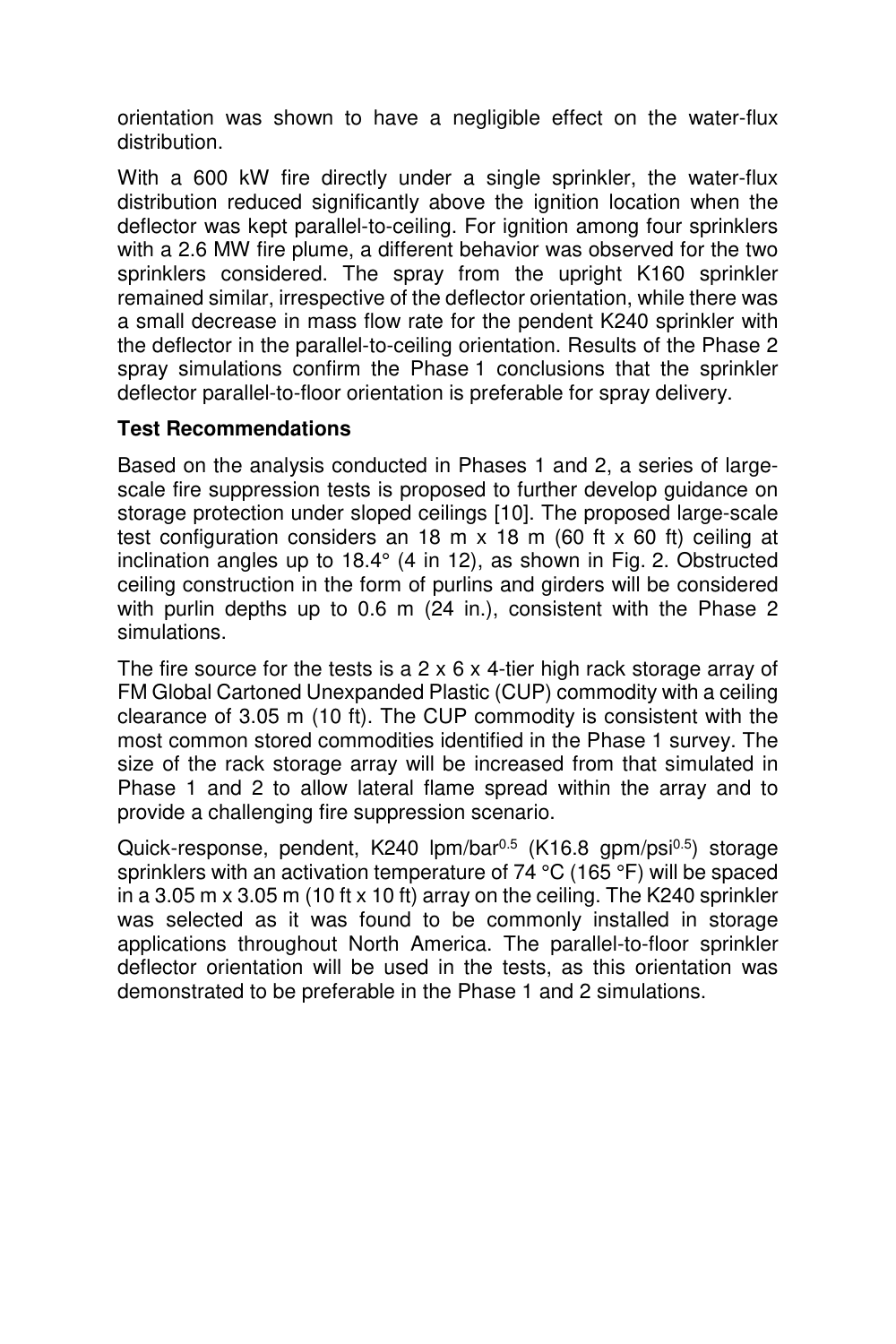

Fig. 2. Plan view of test configuration.

The proposed test matrix includes baseline suppression performance tests under a smooth, horizontal ceiling, followed by a series of tests with obstructed ceiling construction of various depths with ceiling inclinations up to 18.4° (4 in 12). The numerical simulations showed that significant delays in sprinkler activation, which are expected to impact suppression performance, can occur on the non-elevated side of a sloped ceiling with obstructed construction, as the purlin depth is increased. A flowchart is provided in Fig. 3 to describe a proposed sequence of tests with the aim of conducting the minimum number of tests necessary to derive protection recommendations. The flow chart provides a guide to selecting conditions for subsequent tests based on the suppression performance observed in previous tests. Additional tests not shown in Fig. 3 may also be conducted depending on the test outcomes.

Time permitting, a range of supplementary tests may also be conducted to address additional test configurations such as the parallel-to-ceiling sprinkler deflector orientation, the use of standard-response sprinklers, and the effect of increasing the ceiling clearance above the commodity.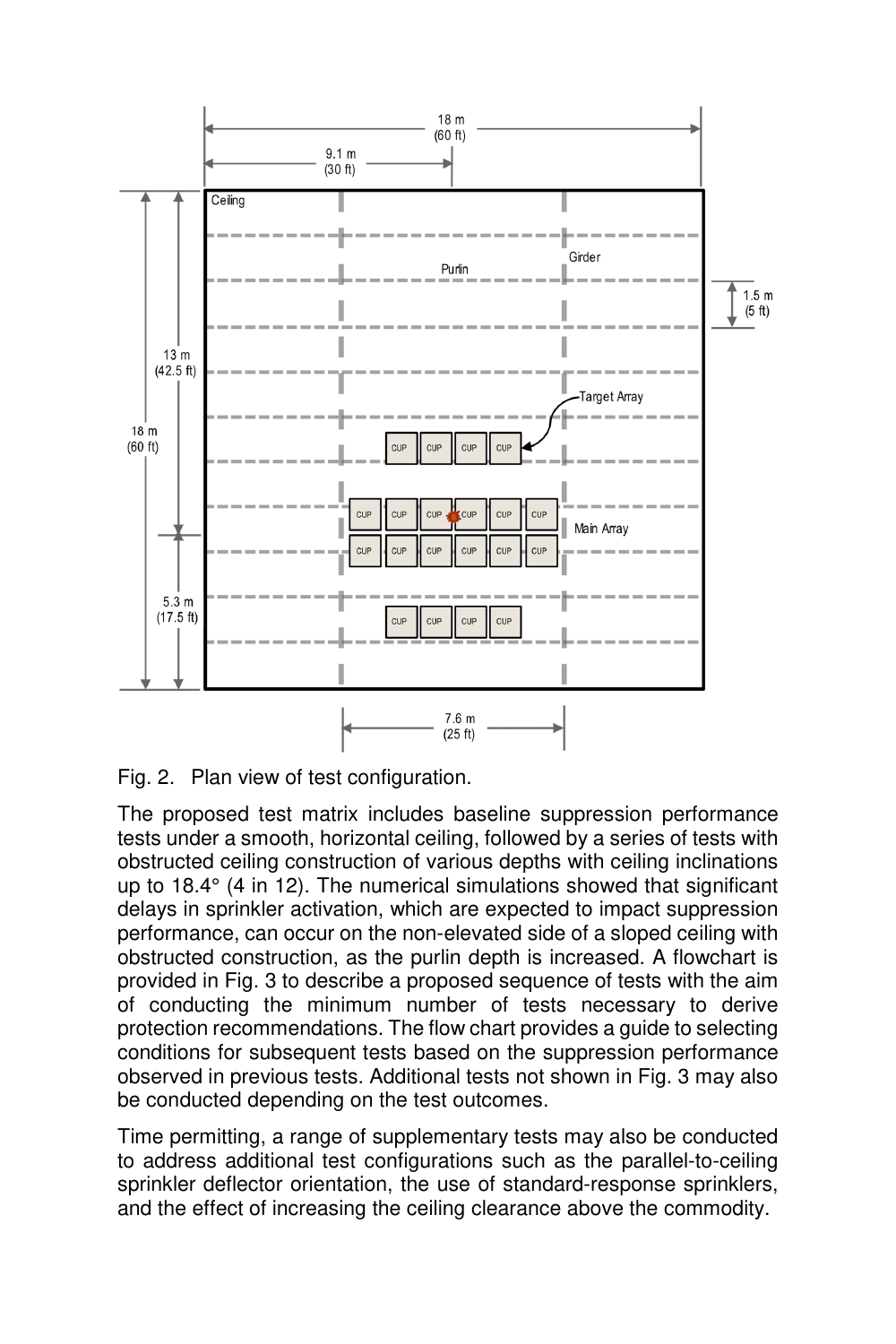

Fig. 3. Test Matrix.

Acceptable fire suppression performance during the tests will be based on the total number of sprinklers activated, the extent of fire spread, and ceiling temperatures. The maximum number of acceptable sprinkler activations in the tests will be based on the recommendations in NFPA 13 and FM Global Data Sheets. Fire spread within the main rack storage array must not reach the extents of the array during the test. Ignition of the target is permitted, as long as fire spread does not extend to the back of the target array. In addition, temperatures of simulated structural steel at the ceiling must not exceed 538 °C (1000 °F).

# **Summary**

Numerical simulations evaluating sloped ceiling effects on sprinkler activation and sprinkler sprays revealed that:

- Increases to purlin depth for a given ceiling inclination causes greater skewness of the activation pattern in the direction of the purlin channels. The same effect is observed when inclination angle is increased for a given purlin depth.
- Presence of ridges marginally affects the activation times of the four sprinklers surrounding the ignition location. Activations near the ridge are also affected with slightly earlier activation times observed on the near side of the ridge.
- The parallel-to-floor sprinkler deflector orientation consistently provides higher water flux to commodities than the parallel-to-ceiling orientation in the presence of a fire.